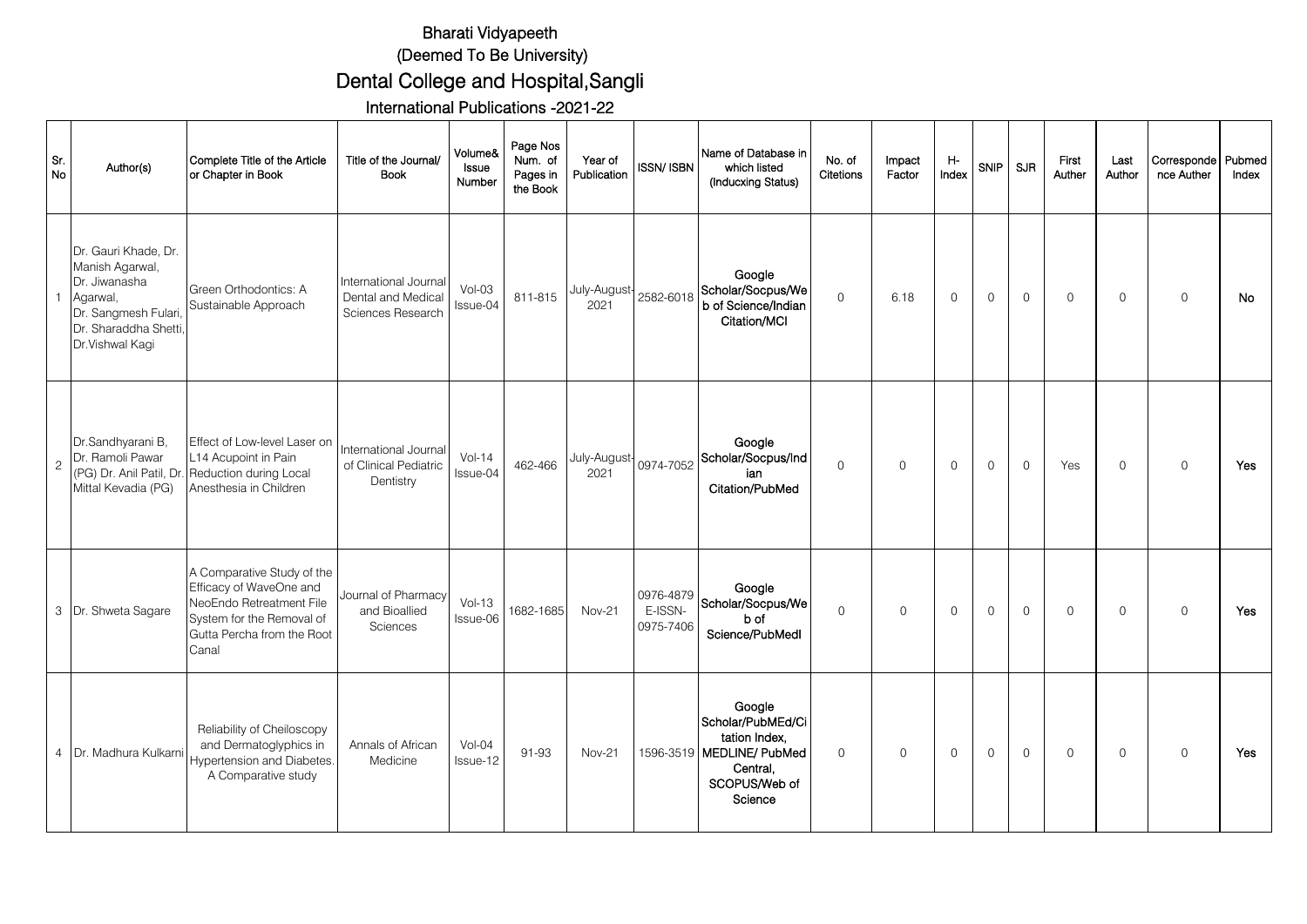|                | 5 Dr.Dilip Magdum                                                                                                                                           | <b>Stress and Financial</b><br>Burden Faced by Dentists<br>Amidst COVID 19<br>Pandemic                                                                                                                                  | Journal of<br>Pharmaceutical<br>Research<br>International | $Vol-33$<br>Issue-<br>52A   | 303-310   | 30th<br>November<br>2021 | 2456-9119 | Web of Science                                                                     | $\mathsf{O}$ | 0.68 | $\Omega$    | $\Omega$       | $\Omega$    | $\mathbf 0$ | $\mathbf 0$ | $\mathbf 0$  | Yes       |
|----------------|-------------------------------------------------------------------------------------------------------------------------------------------------------------|-------------------------------------------------------------------------------------------------------------------------------------------------------------------------------------------------------------------------|-----------------------------------------------------------|-----------------------------|-----------|--------------------------|-----------|------------------------------------------------------------------------------------|--------------|------|-------------|----------------|-------------|-------------|-------------|--------------|-----------|
| 6              | Dr.Pallavi Kamble,<br>Dr.Priyanka Lavate,<br>Dr. Shashank<br>Vijapure                                                                                       | Nanotechnology in<br>Periodontics Revisited: A<br>Review                                                                                                                                                                | Journal of<br>Pharmaceutical<br>Research<br>International | $Vol-33$<br>Issue-<br>52A   | 134-143   | December<br>2021         | 2456-9119 | Google<br>Scholar/Web of<br>Science/PubMEd/In<br>dian<br>Copernicus/NLM<br>publons | $\mathsf{O}$ | 0    | $\Omega$    | $\mathbf 0$    | $\mathbf 0$ | $\mathbf 0$ | $\mathbf 0$ | $\mathbf 0$  | <b>No</b> |
| $\overline{7}$ | Dr. Tanusrhi Dalvi,<br>Dr. Shrivardhan<br>Kalghatgi,<br>Dr.Samruddhi Metha<br>Dr. Amol Karagir<br>Dr.Madhuri Sale,<br>Dr.Chetan Patil,<br>Dr. Swapnil Metha | Assessment of Attitudes<br>and Practices Related to<br>Social Media Usage among<br>Dental Practitioners in their<br>Dental Practice in Sangli-<br>Dr.Dipali Deshpande, Miraj-Kupwad City: A Cross-<br>sectional Survery | Journal of<br>Pharmaceutical<br>Research<br>International | $Vol-33$<br>Issue-<br>57A   | 264-269   | December,<br>2021        | 2456-9119 | Google<br>Scholar/Web of<br>Science/PubMEd/In<br>dian<br>Copernicus/NLM<br>publons | $\mathbf 0$  | 0    | $\mathbf 0$ | $\mathbf 0$    | 0           | $\mathbf 0$ | $\mathbf 0$ | $\mathbf 0$  | Yes       |
| 8              | Dr. Amol Karagir, Dr.<br>Tanusrhi Dalvi, Dr.<br>Shrivardhan<br>Kalghatgi,<br>Dr.Shridevi Adaki,<br>Dr.Aniruddha Shete,<br>Dr. Anagha Shete                  | Evaluation of Oral Health<br>Related Knowledge and<br>Practices among Support<br>Staff at a Dental Institution:<br>A Cross-sectional Survey                                                                             | Journal of<br>Pharmaceutical<br>Research<br>International | $Vol-34$<br>Issue-5A        | 1 to 7    | 25th Jan-<br>2022        | 2456-9119 | Google<br>Scholar/Web of<br>Science/PubMEd/In<br>dian<br>Copernicus/NLM<br>publons | $\mathsf{O}$ | 0    | $\mathbf 0$ | $\mathbf 0$    | $\mathbf 0$ | $\mathbf 0$ | $\mathbf 0$ | $\mathbf 0$  | Yes       |
| 9              | Dr. Tanushri Dalvi.<br>Dr.Shrivardhan<br>Kalghatgi,                                                                                                         | Mucormycosis of<br>Maxillofacial Region<br>Secondary to COVID-19<br>Infection and It's<br>Management: A Review                                                                                                          | Journal of<br>Pharmaceutical<br>Research<br>International | $Vol-34$<br>Issue-13<br>(A) | 53-56     | Feb-22                   | 2456-9119 | Google<br>Scholar/Web of<br>Science/Publons                                        | $\mathbf 0$  | 0    | $\Omega$    | $\mathbf 0$    | $\Omega$    | Yes         | $\mathbf 0$ | $\mathbf 0$  | No        |
| 10             | Dr.Mamata Kamat<br>,Dr.Uma Datar,<br>Dr.Sanjay Byakodi,<br>Dr.Sharad Kamat                                                                                  | COVID-19-associated<br>mucormycosis of head-and-<br>neck region: A systematic<br>review                                                                                                                                 | Journal of Clinical<br>and Translational<br>Research      | Vol-08<br>Issue-01          | $31 - 42$ | Feb-22                   |           | Google<br>2382-6533 Scholar/Scopus/We<br>b of<br>Science/PuMed                     | 0            | 0    | $\mathbf 0$ | $\overline{0}$ | 0.13        | Yes         | $\mathbf 0$ | $\mathsf{O}$ | Yes       |
|                | 11 Dr. Uma Datar                                                                                                                                            | Role of cancer-associated<br>fibroblasts in oral<br>squamous cell carcinomas,<br>surgical margins, and<br>verrucous carcinomas: An<br>immunohistochemical study                                                         | Journal of Clinical<br>and Translational<br>Research      | $Vol-08$<br>Issue-01        |           | Feb-22                   | 2382-6233 | Google<br>Scholar/Scopus/We<br>b of<br>Science/PuMed                               | 0            | 0    | $\mathbf 0$ | 0              | 0.13        | Yes         | $\circ$     | $\mathsf{O}$ | Yes       |